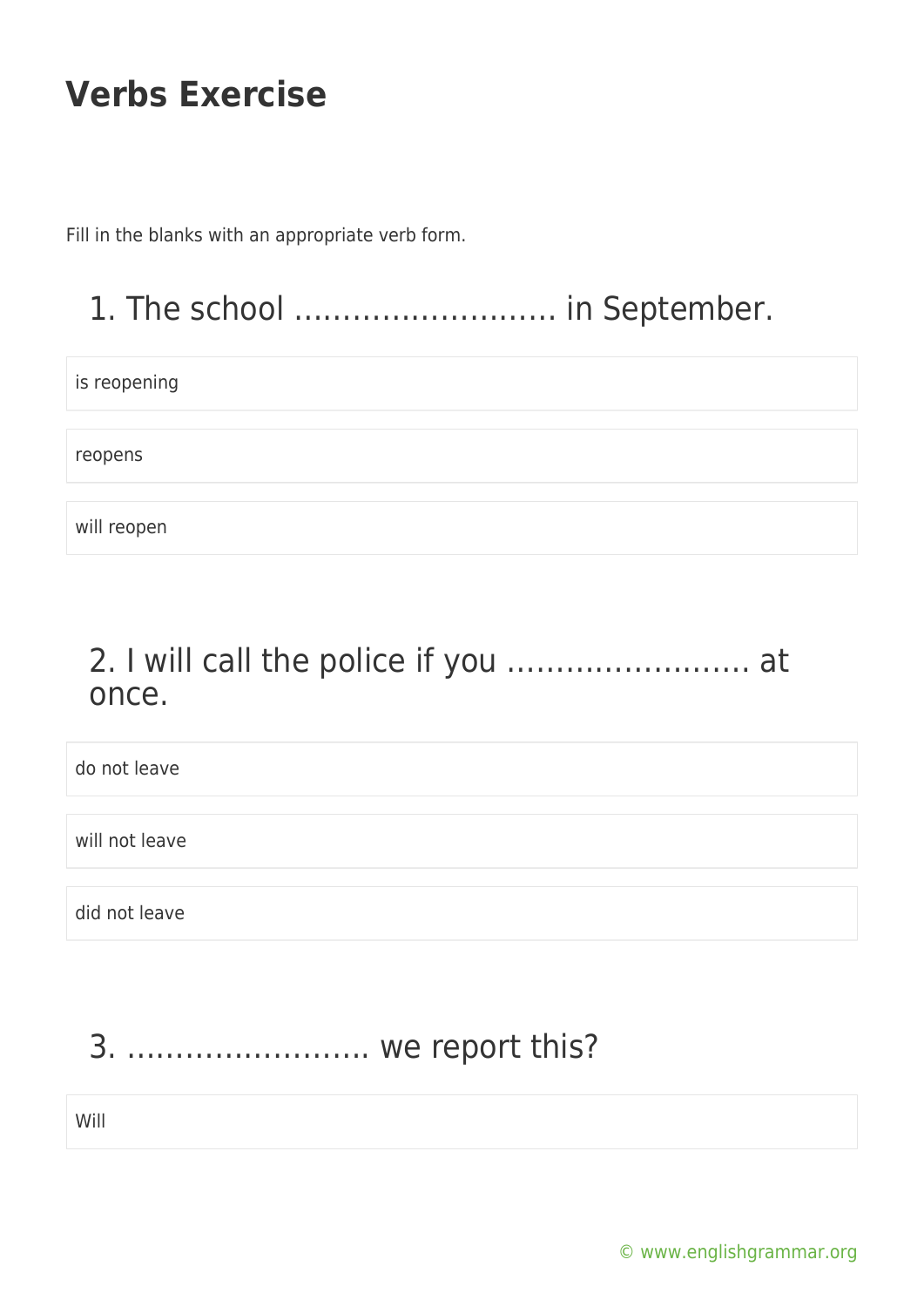Shall

Would

#### 4. ……………………….. you help me with the homework?

| Will   |  |
|--------|--|
|        |  |
| Shall  |  |
|        |  |
| Should |  |

# 5. The train ……………………… at 7.30.

departs

is departing

would depart

[© www.englishgrammar.org](https://www.englishgrammar.org/)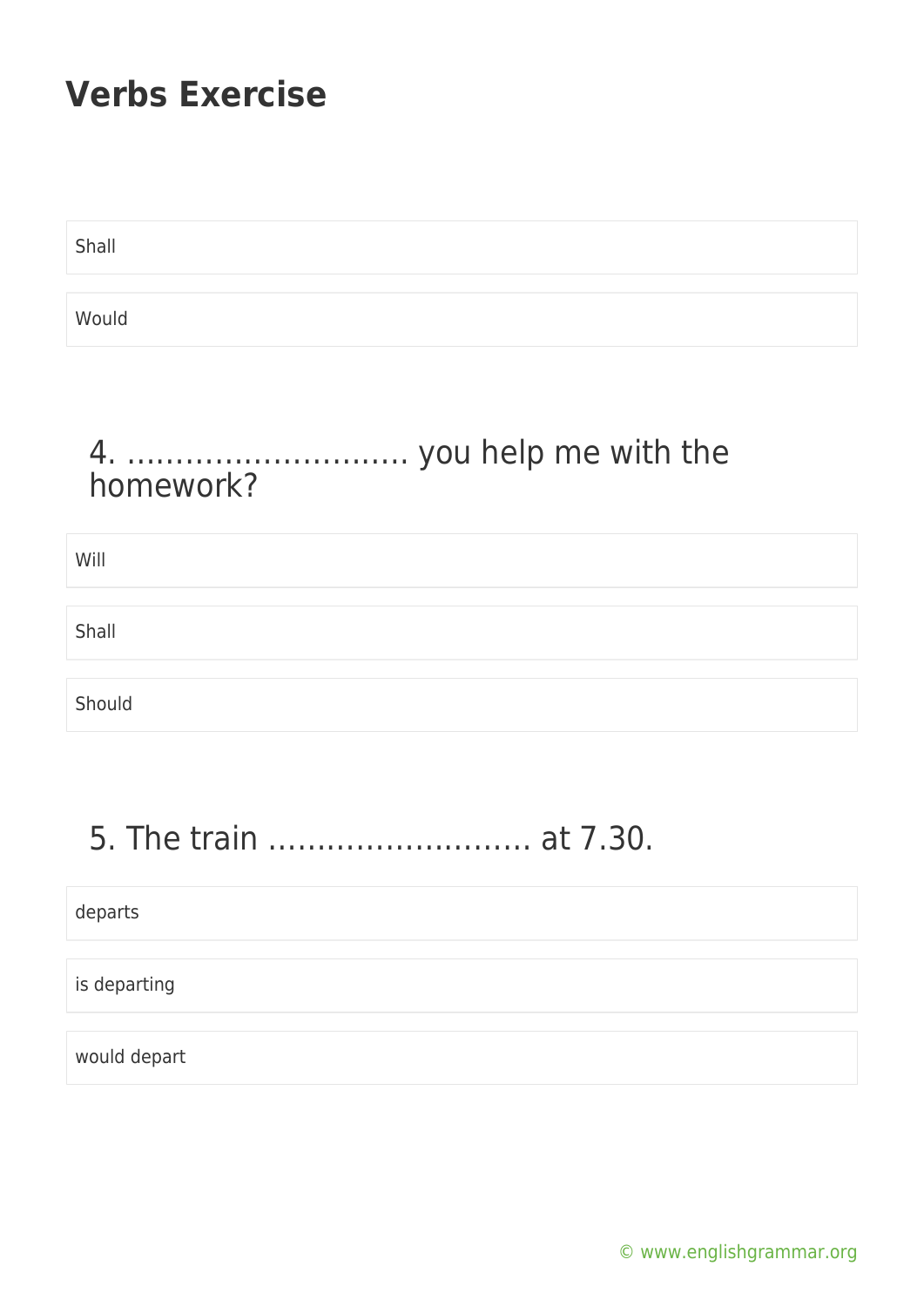6. By next January, I ……………………….. for fifteen years.

will teach

will be teaching

will have been teaching

#### 7. I promise I ……………………….. you my money back.

will give

would give

am giving

#### 8. Let's go somewhere quiet, …………………………. we?

will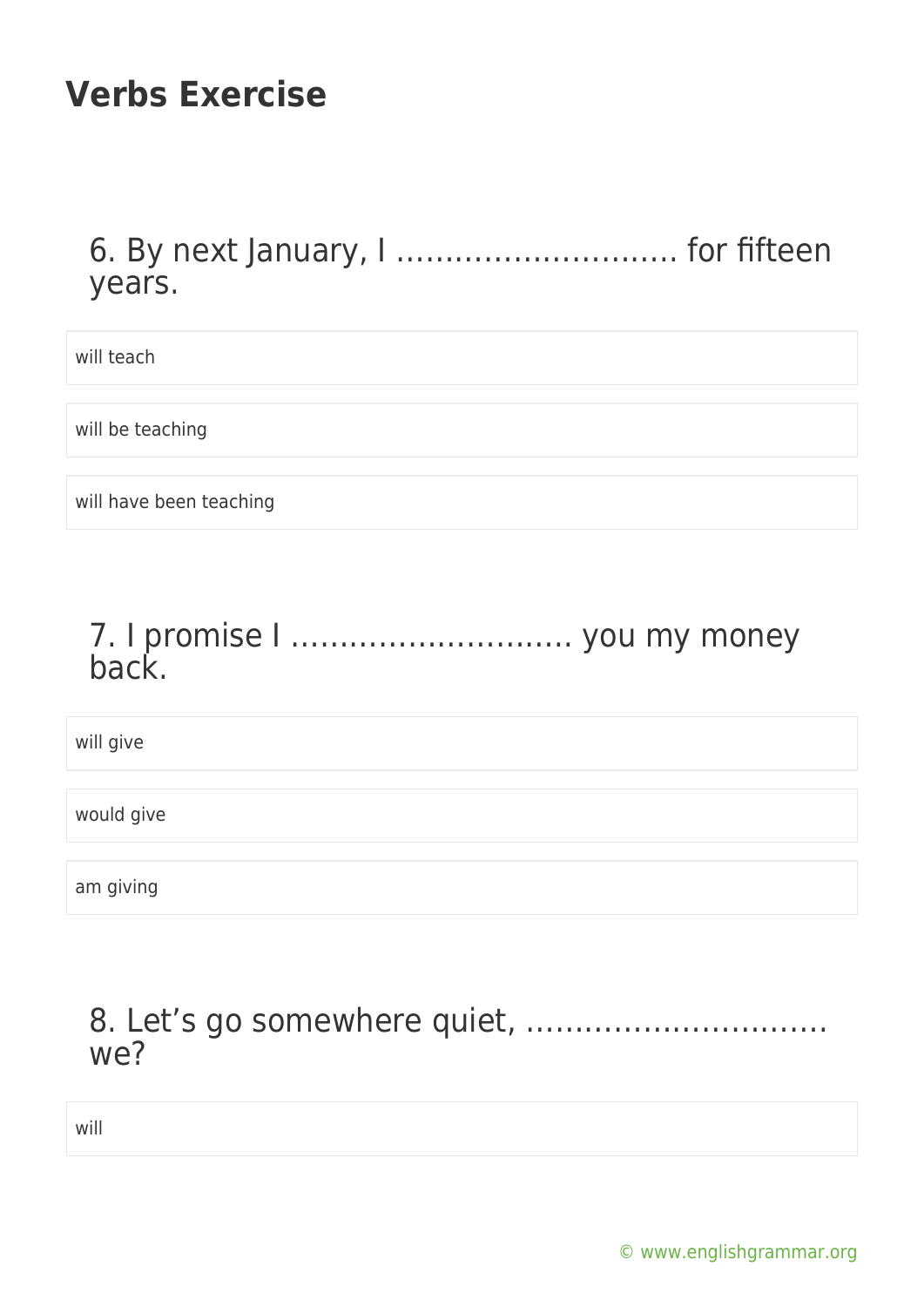shall can

#### 9. You ……………………… never …………………….. me with anything.

did, help

do, help

have, helped

#### 10. I ………………………… with a minor accident yesterday.

met

have met

had met

[© www.englishgrammar.org](https://www.englishgrammar.org/)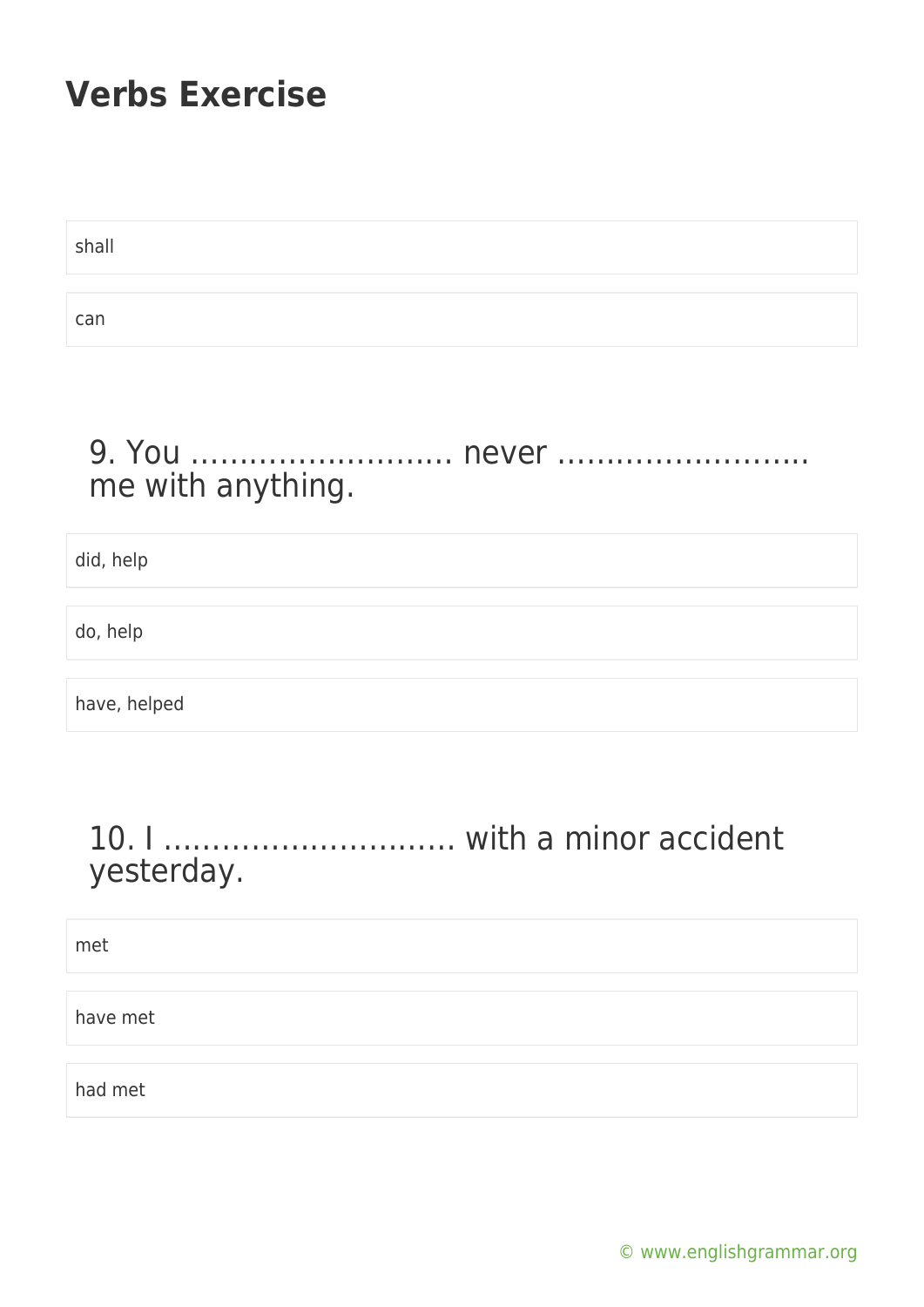### 11. He …………………….. all his life in his native village.

| has lived       |
|-----------------|
|                 |
| has been living |
|                 |
| is living       |

#### Answers

- 1. The school reopens in September.
- 2. I will call the police if you do not leave at once.
- 3. Shall we report this?
- 4. Will you help me with the homework?
- 5. The train departs at 7.30.
- 6. By next January, I will have been teaching for fifteen years.
- 7. I promise I will give you my money back.
- 8. Let's go somewhere quiet, shall we?